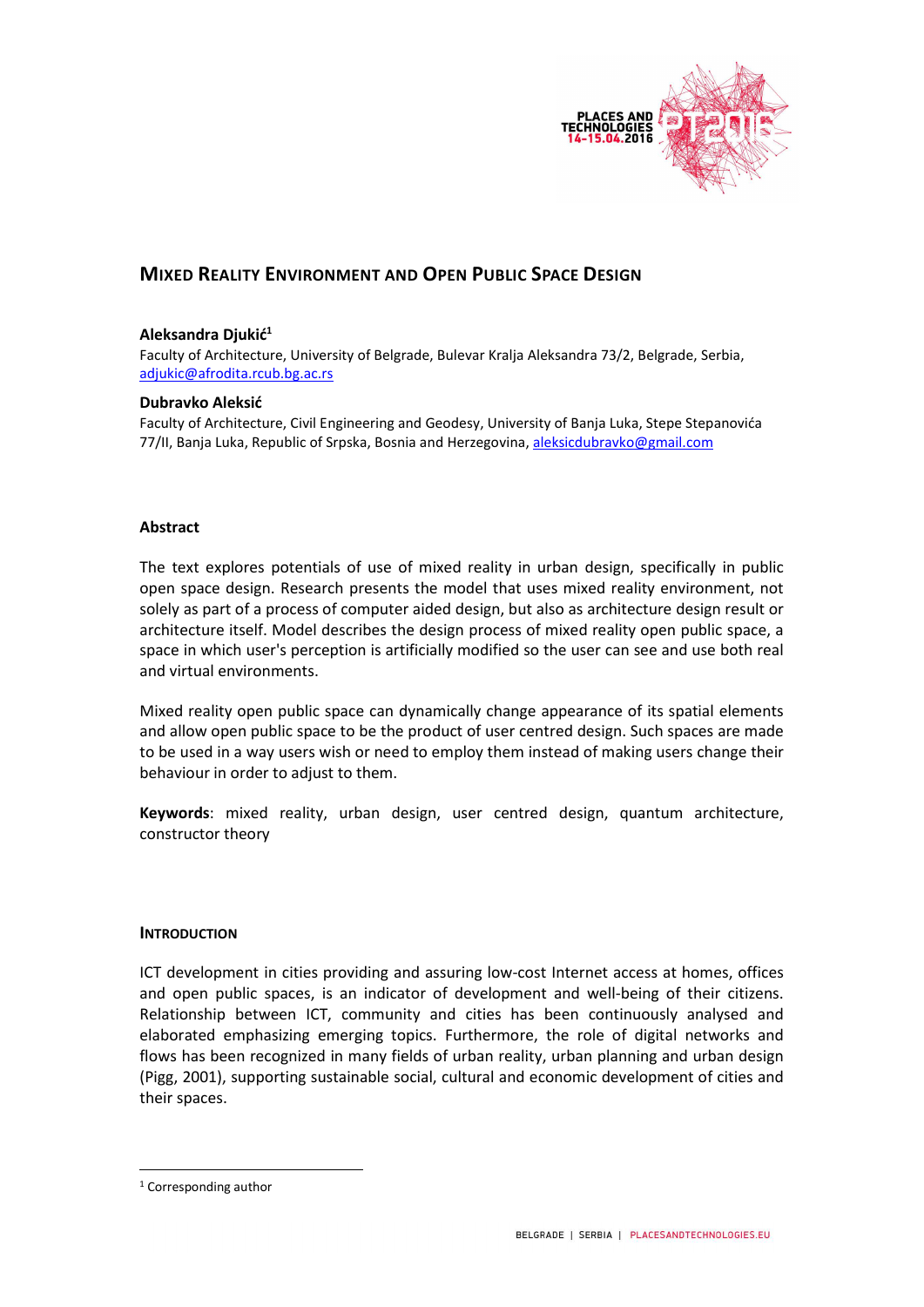

Nowadays, people interact in both physical and virtual realm, gathering formally or informally in order to exchange information and knowledge, disseminate practice and experiences, or erase different kinds of limitations (Stupar, Djukic, 2014). Furthermore, they become interactive participants in processes of collaborative planning and designing of the place. While the main role of open public spaces is to provide social contacts between people, thus remaining the place where they can rest, recreate and enjoy the environment, e-networks have opened additional channels of communication and diffusion and became a new tool for its continuous development (Stupar, Djukic, 2014). Users acting as consumers of places can participate as active contributors in the process of urban design or critics of open urban space using ICT.

Presented research shows how constructor theory, embedded in architecture and urban design processes, can increase and improve users' participation in the personal and public space design, which is achieved by simultaneous designing of both real and virtual environments on the same territory. With constructor theory, a new design methodology could be created so that a real space could be mixed with numerous layers of virtual space. A constructor enables incessant upgrade of environmental potential without losing original space potential (Aleksic, 2015).

# **MIXED REALITIES**

Material and virtual spaces have always been inextricably linked (Firmino and Duarto, 2010; Graham et al., 2012; Nagenborg et al., 2010). Mixed realities are the new layer of space that replaces or merges with prevailing physical world. It is the space where the real physical objects and objects from virtual world are presented as common and unique experience. Its background philosophy supports the argument that virtual in interaction with physical and everyday human activities enriches the perception, potentials and activities in human life.

There are several reality domains that scale from the real to the virtual. There is the real reality, as a material physical space. There is also amplified reality that enriches the properties of physical objects. Augmented reality is providing additional virtual form based information about physical structures. Mediated reality is presenting space within human perception and is modified in order to deliberately diminish the user's perception of reality. Augmented virtuality presents the augmentation of virtual environment with real objects. It is registered in three-dimensions, real-time and it is interactive (Azuma, 1997; Aurel 2009). There is virtualised reality as a three dimensional virtual model of a real space that enables seeing the space from any angle. Yet again, there is virtuality as a completely virtual environment.

In architecture and urban design, domain of virtualised reality is used as a computer aided design for future, solely physical resulting world. The domain of augmented reality is used for obtaining additional information about physical objects. For the model presented in this research, the acceptable domain would be augmented and mainly mediated reality.

### DIGITAL URBAN PUBLIC SPACE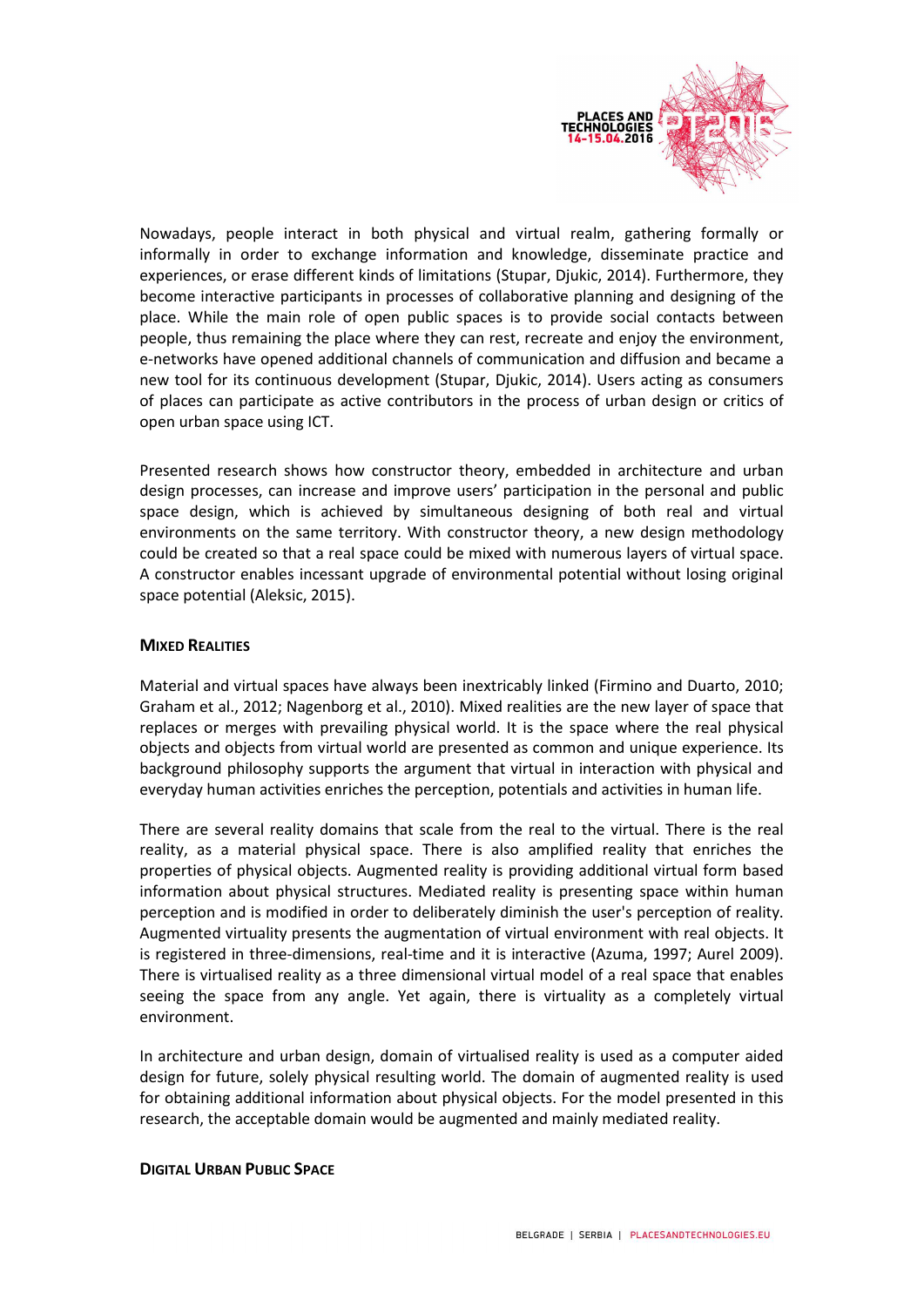

The present urban sphere is increasingly changing by the presence of digital media and technology. Physical city spaces are constantly merged with various virtual processes that are significantly changing the conditions for future urban design processes. Digital and coded information significantly influence everyday urban life and experience. Digital urban space contains the physical space as its basic element. Aspects of digital are in fact an upgrade or expansion of physical sphere. This extension gives new meaning to the physical space. It impacts the people in terms of how the use of space and also provides the greater freedom of choice with backward influence on the physical form.

### Physical Sphere of Open Public Space Design

Design of open urban space generally comes as a result of an architect's interpretation of users' wishes and needs. Also, an urban space is designed based on previous designing experience, by coming to some general conclusions about a man and his needs. Constant upgrade of the relationship between a user and his surroundings and a higher level of participation is necessary for a lively, attractive and quality urban space (Stupar, Djukic, 2015).

Almost all studies of urban public space are focusing on its physical sphere, and open public space is mostly used for different types of physical social interactions and activities that can be seen as necessary, optional and social. Necessary activity is conducted on daily basis and implies activities that do not include leisure or free time. Optional activities include more or less random or common activities on streets, squares, parks etc. Social activities involve any line of communication between urban space users. Social activities are intertwined throughout the both necessary and optional activities and, in solely physical public spaces, they require physical presence of other people. The open public spaces serve as nexuses around which communities can gather (Carr, Francis, Rivlin, & Stone, 1992; Kent, 2000). The high proportion of public space as well as a good networking available in a city has been associated with an elevated quality of life for the city's inhabitants (Brown, 2009). It is also important to mention that high quality of physical environment includes larger amount of optional activities (Gehl, 2010; Hillier, 1996). Presence of high level optional activities is consequently improving social activities as well. Also, optional activities are offering more opportunities for users.

### User and Cognition in Digital Urban Public Space

There are two prevailing scenarios of what will emerge as a result of digital media enrolment in open public spaces. The first one is dystopian, that will lead publics into more commercial, fragmented and estranged public environment. The second one is positivistic, and predicts emergence of new types of public space and new public role in a city (de Wall, 2014). A great thing about both scenarios is that choice of the option and in the extent in which it is about to come to life is going to be decided by the user. In digital world users have more choices of how to live than it is the case in purely physical environment. Thus, citizens with their knowledge and way of space usage determine the space itself.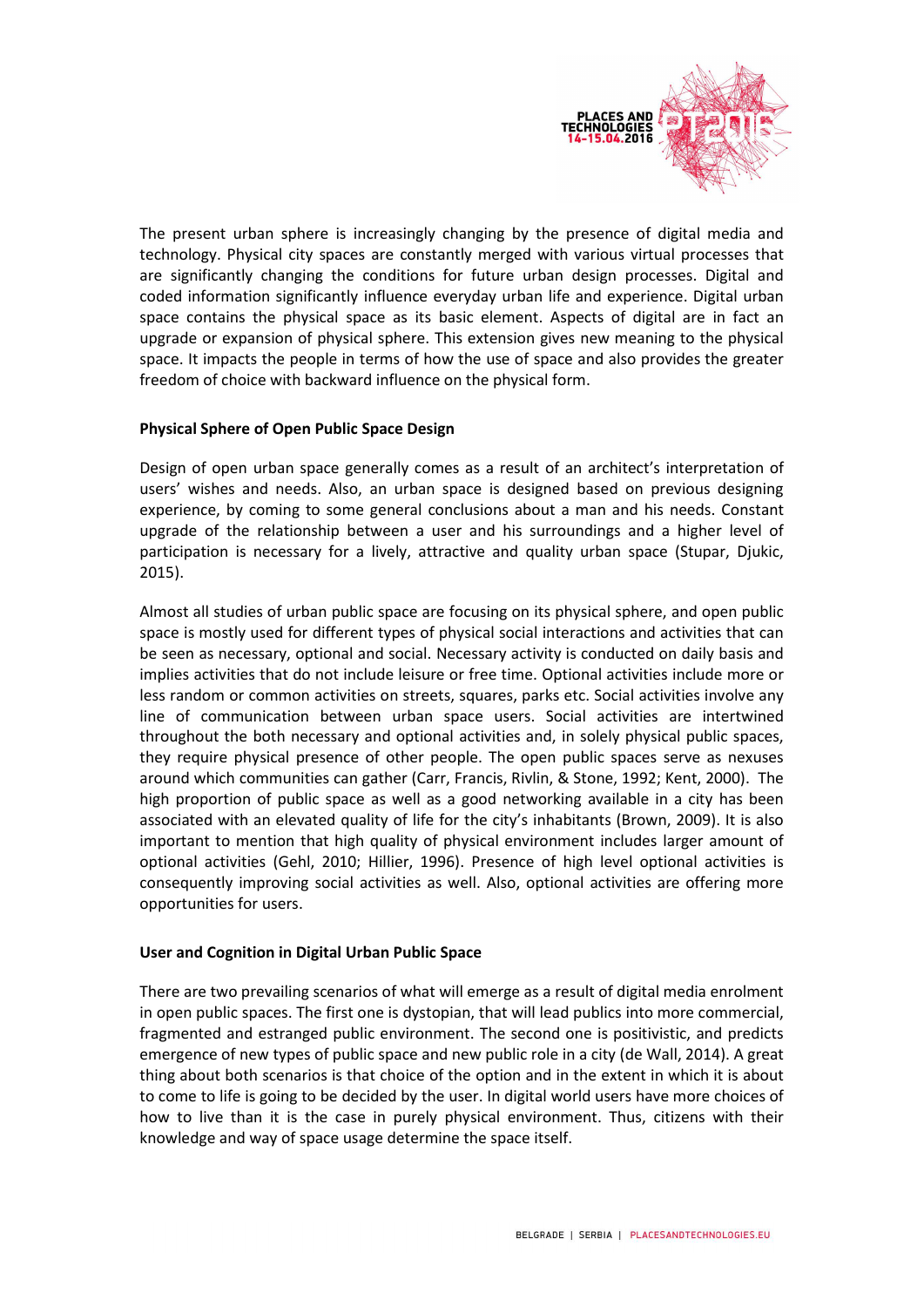

In order to use the digital media, one must grasp digital rules and must understand the space he is using. Knowledge must be significantly higher than when one is using non digital environment. In digital world user is faced with a lot of choices that eventually start processes inside its environment and in fact make its environment. Thus, user's actions driven by its cognition are beginning to appear as central factor for space definition. Model presented in this paper is guided by idea to create space that will, by its self-development and upgrading, eventually mirror the user i.e. its cognition - fully user centre designed environment.

### MIXED REALITY ENVIRONMENTS AND OPEN PUBLIC SPACE DESIGN

Since digital technologies for urban space are not yet fully incorporated in city life of every day users, there is a lot of space for creation of various models for design and discussion about possible outcomes of digital media involvement in urban sphere. This paragraph and the research in general, present open public space model of digital urban space that involves mixed environments as a main tool for design process definition.

Virtual and mixed environments in architecture are mostly used as a tool for realistic preview of a physical structure or an open space. Also, digital networks are used as system for data collection and interpretation of design concept development such as space syntax. Nevertheless, virtuality that is upgraded with mixed realities environments interlaced with digital networks and its supporting technologies have a greater potential than just being a credible information collector or representation and simulation for a future built environments.

This research is attempting to expand a role of mixed environments and digital world into open urban space. Public sphere merged with mixed reality environments can easily consist more than static virtual and real surroundings. Virtual spaces can be changeable, responsive and user canter animations that fit involved citizen's needs and choices. Virtual space can include live recording of distanced spaces and in such way virtuality can connect users from various locations on the planet via physical public sphere and on the internet as well. Such spaces, by its representation defy the law of physics and, by its flexibility and changeability potentials, can enable presentation of almost any user's visual and audio need or unusual wish. Mixed environments enable surroundings that involve active citizen participation, almost or completely equal as the participation in the real physical space. In such surroundings, users can have a prevailing role in shaping of their environment.

### Design System Theory: Quantum Architecture and Constructor

Main theory that backs up the basic for user adjusted mixed environment space is found in constructor theory of David Deutch and in principles of quantum architecture presented by John Lobell. Trough decomposition of constructor elements, by means of mixed environment supporting technology, it is possible to create methodological frame for design of space that corresponds to principles of quantum architecture.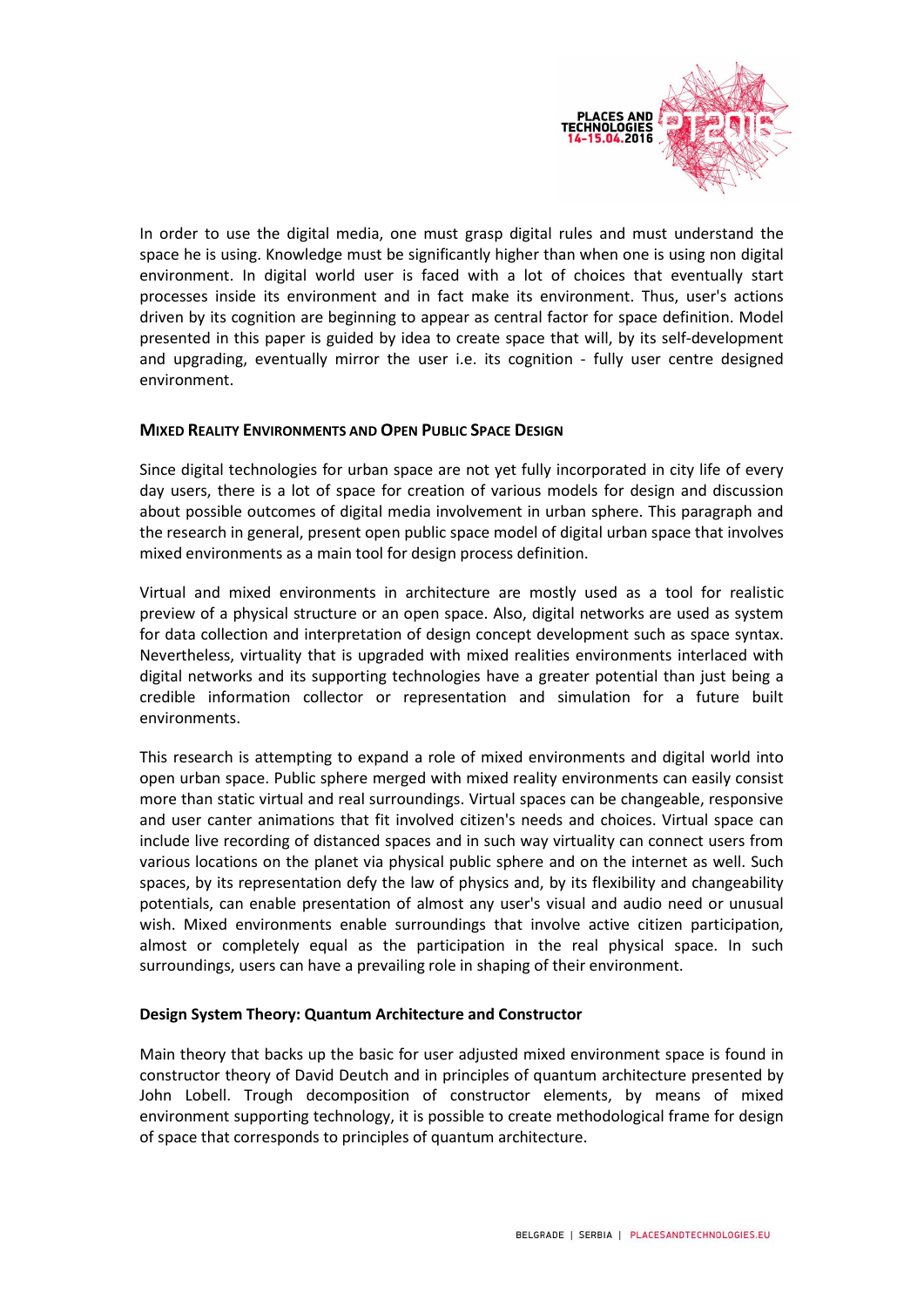

Quantum architecture is a space that exists only if it is being observed or turned on by the user. It is a space perceived by a user as both virtual and real, whereas multiple architectures can be perceived and exist at exact the same coordinates at the same time. It is the space that can transform itself through different parallel dimensions when used repeatedly. It is an environment that can consist of different spaces active and/or inactive trough parallel timelines and key frames. It is where each new user's experience in space is being used for development of spatial potentials for new parallel spatial dimensions. It is there that it is possible to walk on all paths inside one physically attached territory at the same time, and even to be at the two physically distanced places simultaneously. Each architecture reuse represents a new potential and development for new spatial dimension, where form can memorize user's experience and connect it with all other connected forms within any networked territory or event horizon (Flachbart, 2005 Lobell, 2003; Arida, 2002).

The constructor theory research is aiming to present spatial theories in context of possible and impossible transformations, regarding transformations that can and cannot happen. Constructor consists of input data, a programmable constructor and the program that runs it, and output data or temporary results. Programmable constructor is made of possible and impossible transformations, while the program manages transformations (Deutch, 2013).

Constructor is phenomenon that has ability to cause physical system transformation without reducing the original transforming ability (Deutch, 2013). In order to exercise constructor theory in sphere of mixed environments, it is necessary to slightly reconfigure the definition so that transformations can be not only material physical, but mixed as well, meaning that possible transformations could also have a virtual form.

### Design Elements of Mixed Environment Open Public Space

Design elements consist of constructor's impossible transformation as a physical form, possible transformations as a virtual and changeable spatial layer and program that defines the relationship between transformations. Additional elements are: physical area or event horizon within which program operates the transformations and activities inside the open public space, input and output state that presents mapped information and resulting temporary manifestation of form/architecture and the matrix that defines the position of possible and impossible transformations. Also, all spatial options of possible transformations exist at the same time and can be experienced by different users at once. This applies to 'and/or' logic of post-Boolean principle (Aleksic, 2015).

When a user inhabits a single spatial option, that option is connected with all other options currently used by other users in the same event horizon. Thus, the connection is inevitable and controlled by the program. The experience of each user in the event horizon is recorded in accordance with the criteria by a 'seeing machine' and connected with all spatial elements, possible and impossible transformations, inside the same event horizon. Without the simultaneous connection between all active possible transformations, merged with impossible transformations, function inside event horizon would not be possible (Aleksic, 2015).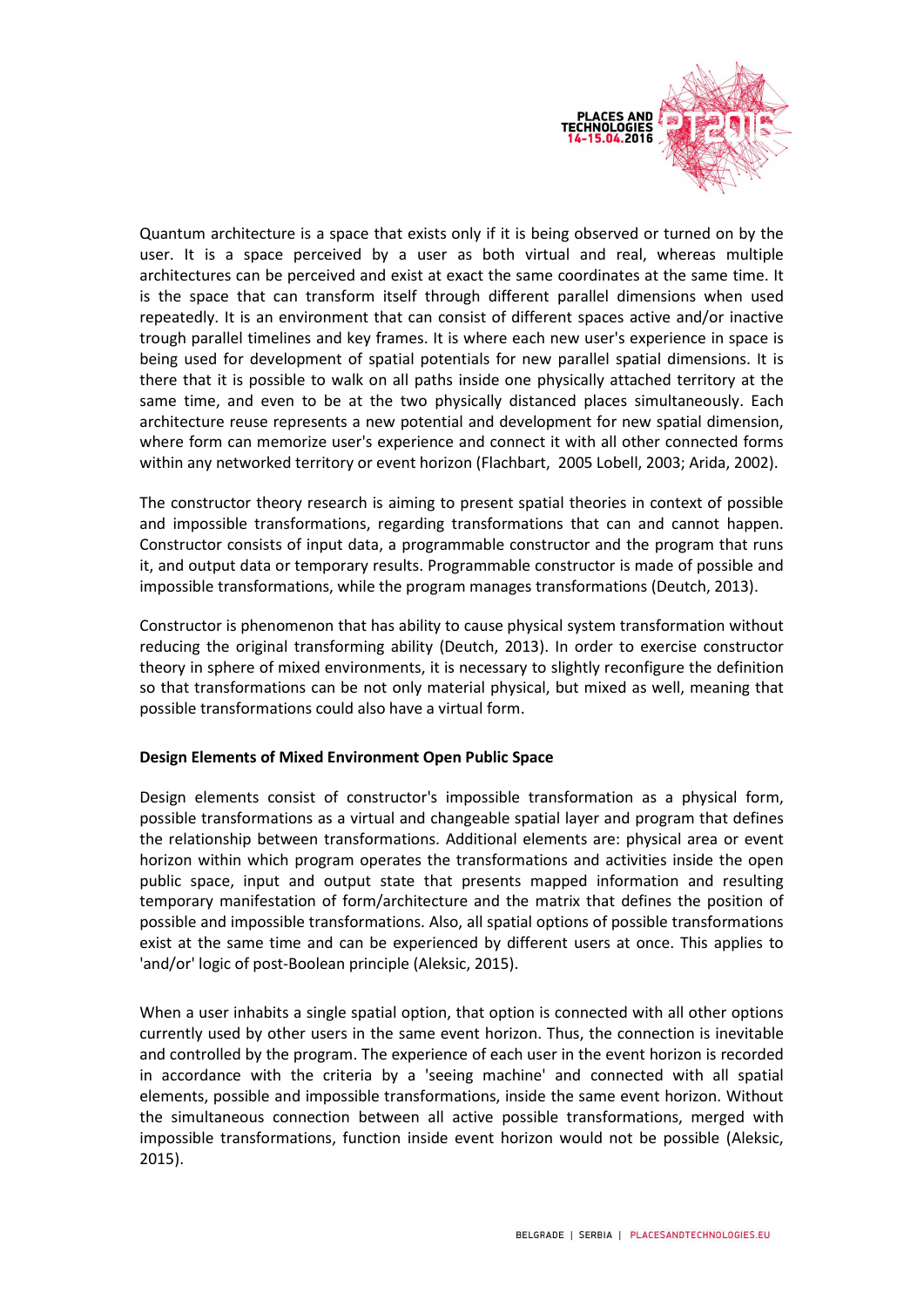

### Design Process Model for Mixed Environment Open Public Space

General model for use of constructor theory in architecture and urban design is presented trough self-regulative and generative system. It consists of all presented design elements set in certain order which enables functioning of the required system. The essence of the system consists of the element presented through the constructor theory: input and output state and programmable constructor with impossible and possible transformations. Auxiliary structure is made of 'process-like' elements that make constructor alive. In order to explain how this system is functioning four layer or levels, with addition of fifth layer, are presented in a repetitive life cycle of the system. All layers are merged into one inseparable algorithm system, and their division is made solely for explanation purpose.

First layer is the input state. Its role refers to selection of information based on designed criteria. Each information or information group are intended for triggering certain behaviours or actions of possible transformations. Information selection domain is within the event horizons. The second layer is the programmable constructor that consists of the program and possible and impossible transformations. This layer is making the architecture or open public space functional, i.e. when a user interacts with the space and turns on one of the possible transformation options. All complexity of model lays in structure of the relationship between possible and impossible transformations and users. This relationship can change in every following cycle. Its ability to change is allowing the users to apply their knowledge and manner of space usage as well as to determine the space itself. Third layer is the output state: the information about resulting space. Its role is to map users' spatial selection option and its behaviour within the selected space inside the event horizon. All information gathered in this step, such as: real form of impossible transformations, changeable or virtual form of possible transformations, behaviour of users within the space together with mapping and analysis of that behaviour, are actually the architecture of open public space, the resulting architecture of the constructor's output state. Space created in this manner goes beyond the form and function, and it can involve all of the processes that make up the form and function of the architecture too. Layer four and five are making the architecture, created out of elements and principles of constructor theory, being generative and alive. After the third step is finished or even while it still lasts, a new design process is starting. The fourth step is evaluating everything that happened in previous steps. Analysis can result in creation or selection of new sets of criteria, i.e. designing and adding new spatial options to possible transformations, or designating potential new areas of the event horizon followed by a matrix redesign that can include creation and determination of new or different, non-changeable structures or impossible transformations. It's mandatory, completely new design upgrade, based on the previous users' experience gained in steps one, two and three (Aleksic, 2015).

Elements of the constructor theory, using the presented layers, make a circular system with self-regulating intentions. Since the system is predesigned to upgrade and adjust itself throughout the cycle, the overall process can be seen as iterative. The model is further presented with five iteration design steps. The first one is determination of event horizon three dimensional borders. The second one is matrix design with purpose to separate space of possible and impossible transformation. The third step is mapping of buildings of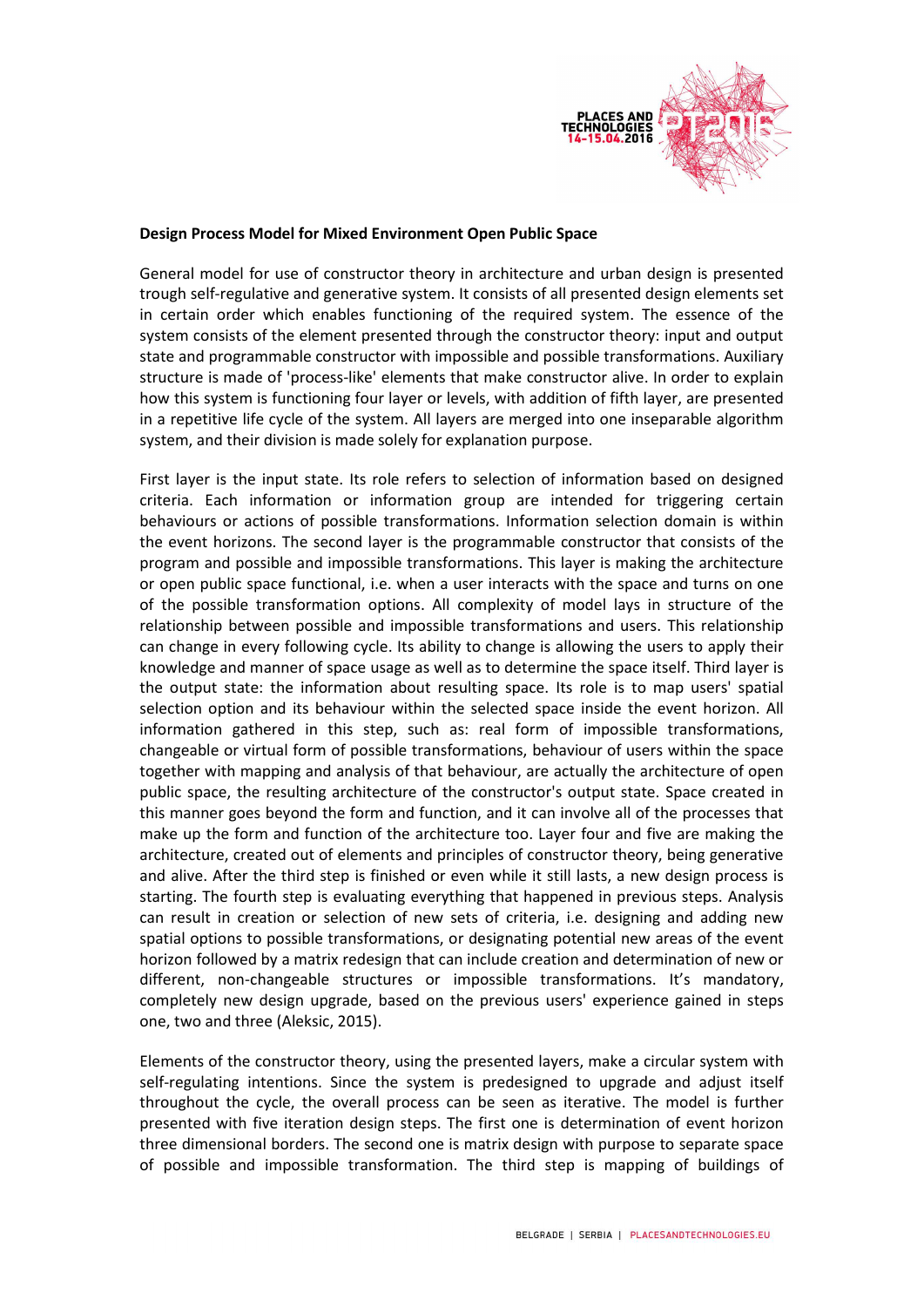

impossible transformations and/or building of new impossible transformations structures. The fourth step is new matrix redesign to define the area for various spatial options within possible transformation territory. The fifth step is the program design.

# Open Public Space Upgrade: User Centred Design

New spatial layers of mixed environment, specifically augmented and mediated reality, are additional optional activities in open public space, with the potential to continuously upgrade the social activities in urban sphere. Social activities improvement potential is further more increasing when two or more physically distanced territories (event horizons) are overlapping into one space which enables users from different parts of the world to socially interact in mutual mixed environment.

There are various ways of how user can interact with presented mixed environment model of open public space. Each one is involving active or passive interaction where user is directly choosing the options of virtual layers' options of possible transformations or where layers are being assigned to user by program that runs the space. Either way, user must understand and perceive the mixed environment open public space in order to use it with the level of knowledge that is higher than when he is using only physical environment.

In each stage of design process or in each iteration circle of life span of mixed environment open public space model presented in the paper, user is involved as the space creator or the one choosing his own space. The whole system is designed to make the user the central element of public space design. User-centred design is a process in which end-users influence what shape the design takes. They can be involved in design process in different ways. Furthermore, user-centred design is based on the physical and psychological needs of the human user. Considerable attention is given to user's wants and needs throughout everpresent design process. The extent of users' satisfaction with the environment they reside in, depends entirely on the spatial option type and ways of the allocation of options. Spatial option types and methods of assigning them to users represent the quality of the architecture and thus open public space upgraded with mixed environments.

### **CONCLUSIONS**

The role of user centred design addressing public user needs in activating open public spaces is a relatively covered under research area of urban design as a discipline and it is not enough explored. Moreover, research and review of literature indicate that the needs and desires of public space users are often unpredictable, overshadowed by the implementation of a macro-level design approach, complicated by the different goals of various stakeholders and the large-scale logistical and political complications involved with developing public spaces.

Human needs are dynamic and demanding in the way that individuals will continue to reach for better, more enjoyable and more meaningful situations (Utterback, Vedin & Alvarez, 2006). This demands re-making of spatial experience and interactions with the space and place as well as the constant changing of the open public space over a course of time. In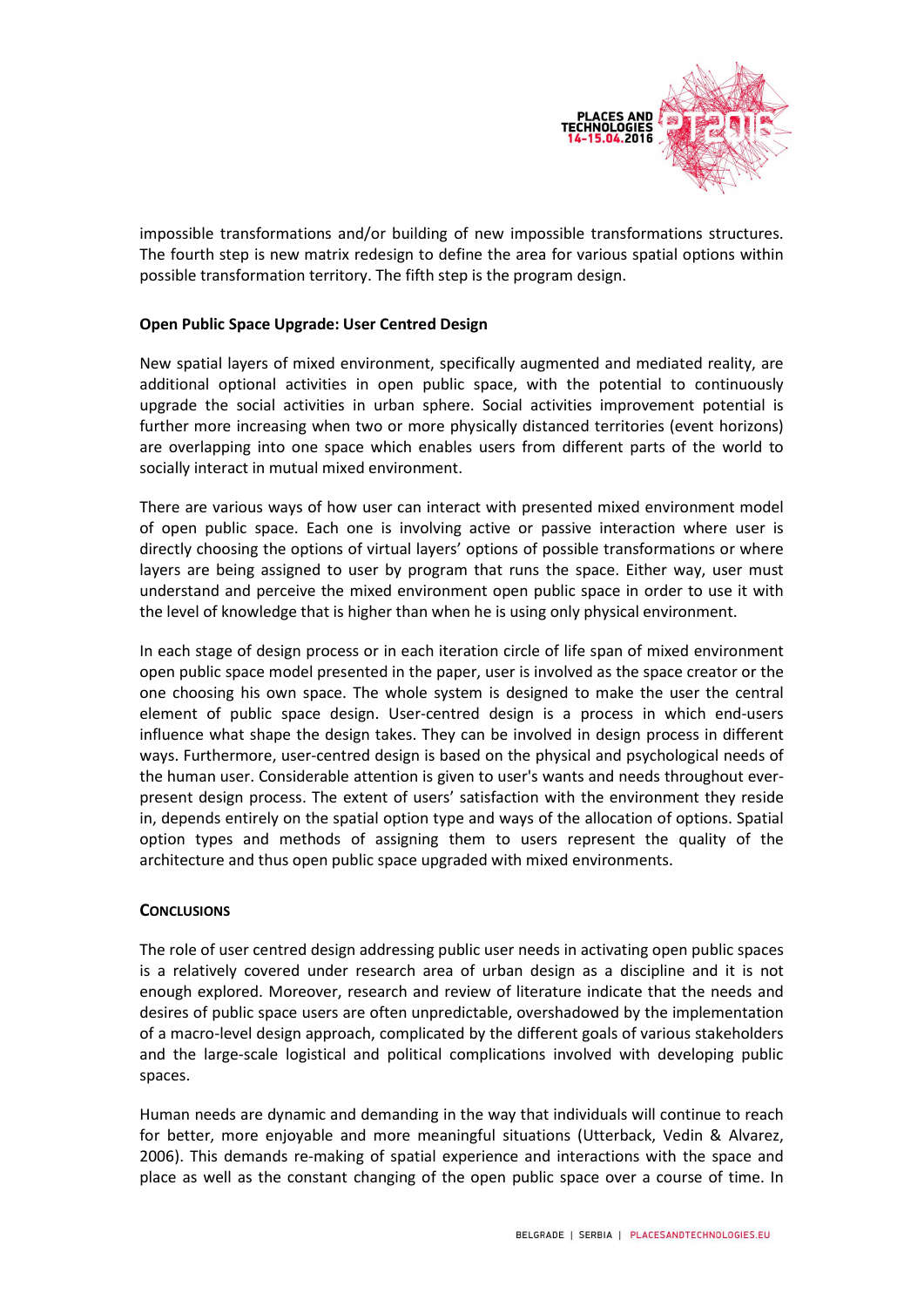

order to achieve better design for open public spaces that appeals to user's functional, emotional, and social comfort and constant changing of the needs and experiences, Pilloton (2009) it is suggested that urban designers must reorient public priorities to deliver value to design solutions that fit users' needs.

#### **REFERENCES**

Aleksic, Dubravko. 2015. "Potential Use of Constructor Theory in Architecture and Urban Design". In CTTA 8th Annual Conference on Planning Research: Becoming Local: Generative Places, Smart Approaches, Happy People, Porto, 2015.

Arida, Ayssar. 2002. Quantum City. Oxford: Architectural Press.

Aurel Schnabel, Marc. 2009. "Framing Mixed Realities." In Mixed Reality in Architecture, Design and Construction. edited by Xiangyu Wang and Marc Aurel Schnabel, 3-15, Sydney: Springer.

Azuma, Ronald. T. 1997."A survey of augmented reality". Presence, Volume 6, Issue 4, pp. 355-385.

Brown, Tim. 2009. Change by design: How design thinking transforms organizations and inspires innovation. New York, N.Y.: Harper Collins.

Carr, Stephen; Francis, Mark;Rivlin, Leanne G.; Stone,Andrew M. 1993.Public Space: Environment and Behaviour. Cambridge: Cambridge University Press.

Deutch, David. 2013. "Constructor theory". Synthesis 190(18), pp. 4331-4359.

de Wall, Martijn. 2014. The City as Interface: How New Media are Changing the City. Rotterdam: Distributed Art Pub Incorporated.

Firmino Rodrigo; Duarto, Fabio. 2010."Manifestations and implications of an augmented urban life". International Review of Information Ethics 12:28-35.

Flachbart, George. 2005. "Disappearing Architecture: From Real To Virtual To Quantum." In Disappearing Architecture: From Real To Virtual To Quantum, edited by Georg Flachbart and Peter Weibel, pp. 266-271. Basel: Birkhäuser.

Gehl, Jan. 2010. Cities for People. Washington: Island Press

Graham, Mark, Zook, Mathew, Boulton, Andrew. 2012. "Augmented reality in urban places: contested content and the duplicity of code". Transactions of the Institute of British Geographers, Vol 37, Issue 4, pp. 165-185.

Hillier, Bill. 1996. Space is the Machine: A Configurational Theory of Architecture. Cambridge University Press.

Kent, Fred. 2000. How to turn a place around: A handbook for creating successful public spaces. New York, N.Y.: Project for Public Spaces.

Lobell, John. 2003.Quantum Theoretical Issues in Architecture: It's A Lot Stranger Than We Think. Tarp Architecture Manual, New York: Pratt Institute